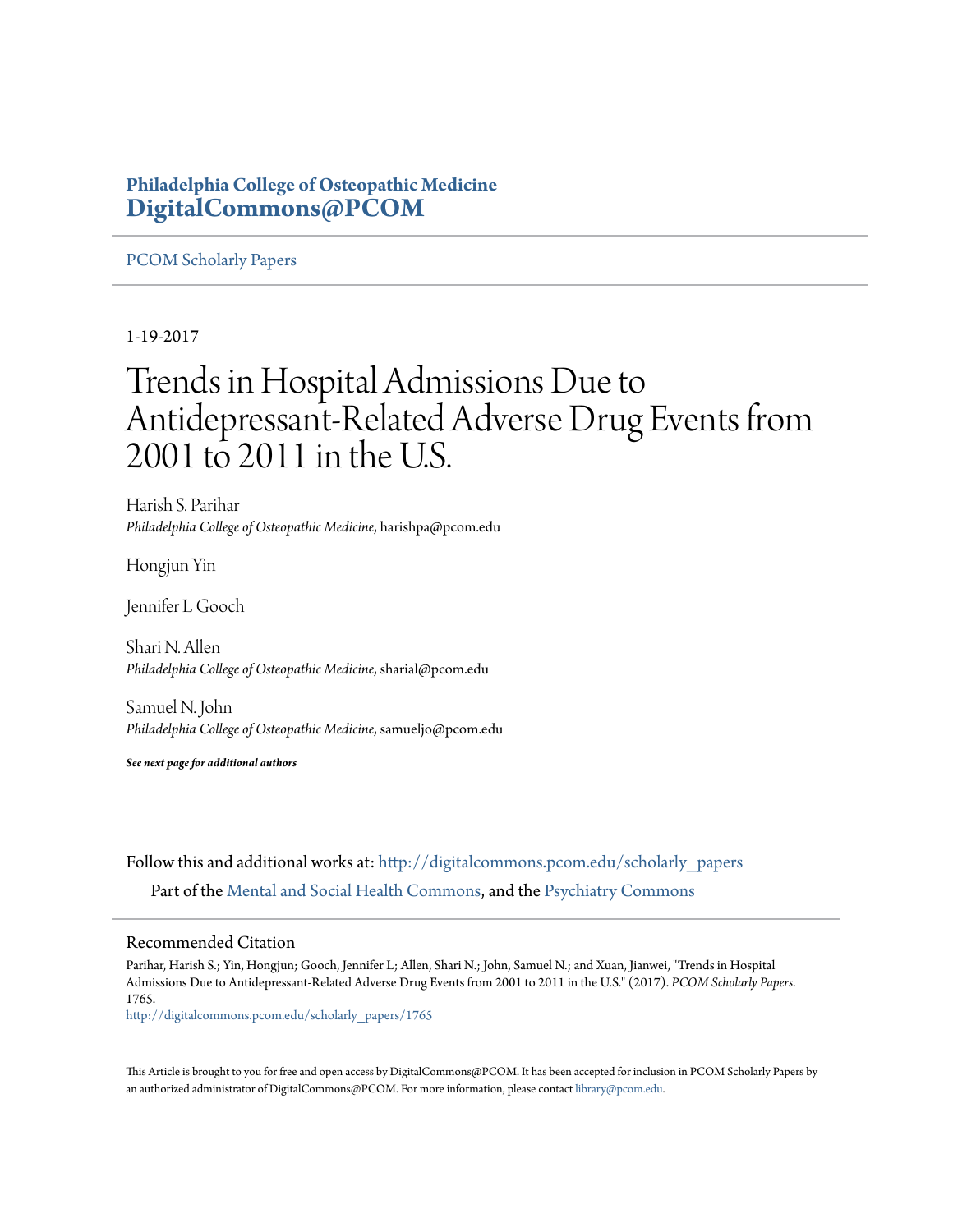### **Authors**

Harish S. Parihar, Hongjun Yin, Jennifer L Gooch, Shari N. Allen, Samuel N. John, and Jianwei Xuan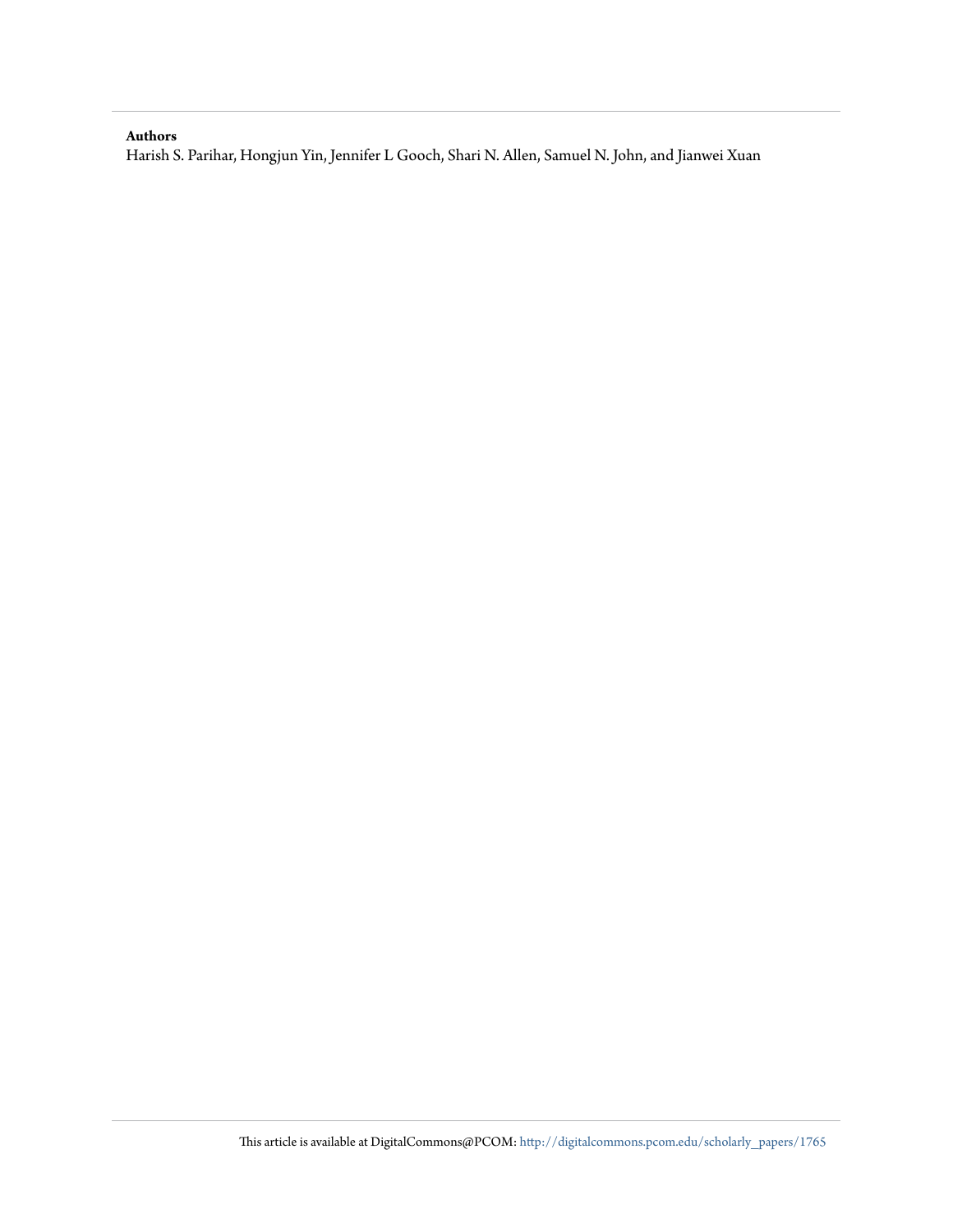## **RESEARCH ARTICLE External Structure Community Community Community Community Community Community Community Community**



# Trends in hospital admissions due to antidepressant-related adverse drug events from 2001 to 2011 in the U.S.

Harish S. Parihar<sup>1\*</sup>, Hongjun Yin<sup>1</sup>, Jennifer L. Gooch<sup>1</sup>, Shari Allen<sup>1</sup>, Samuel John<sup>1</sup> and Jianwei Xuan<sup>2</sup>

## Abstract

**Background:** Depression is a prevalent mental health disorder and the fourth leading cause of disability in the world as per the World Health Organization. Use of antidepressants can lead to adverse drug events (ADEs), defined as any injury resulting from medication use. This study aimed to examine changes in hospital admissions due to antidepressant-related ADEs (ArADEs) among different socio-demographic groups and changes in lengths of stay (LOS) and hospital charges in ArADE admissions from 2001 to 2011.

Methods: The Healthcare Cost and Utilization Project database was used. ArADE admissions in different sociodemographic groups were examined including characteristics such as age, gender, rural/urban, and income. LOS and hospital charges for ArADE cases were compared between 2001 and 2011. Chi-square test and t test were used for statistical analyses.

Results: There were 17,375 and 20,588 ArADE related admissions in 2001 and 2011, respectively. There was a 17.6% increase among the group of 18 to 64 years old and a 64.8% increase among the group of 65 years or older while the other age groups experienced decreased admission rates. Males and females had similar increases. Patients from the lower income areas experienced a two-fold increase while those from the higher income areas experienced a decrease. The mean LOS for all ArADE related admissions increased from 2.18 to 2.81 days and mean hospital charges increased from \$8,456.2 to \$21,572.5.

Conclusions: There was an increase in ArADE hospital admissions. The greater increase in ArADE admissions among elderly, urban or low-income patients should be noted and addressed by practitioners and policy makers. The large increase in hospital charges needs further research.

Keywords: Adverse drug events, Antidepressants, Hospital admissions, Healthcare Cost and Utilization Project database, Medication errors

### Background

Depression is a prevalent mental health disorder and the fourth leading cause of disability in the world as per the World Health Organization (WHO) [[1\]](#page-8-0). Antidepressants are the most common treatment options for depression. In addition, antidepressants are also prescribed for other conditions such as dysthymia, bipolar depression, schizoaffective disorder, post-psychotic depression, generalized anxiety disorder, panic disorder, social phobia,

<sup>1</sup>School of Pharmacy, Philadelphia College of Osteopathic Medicine School of Pharmacy-Georgia campus, 625 Old Peachtree Rd NW, Suwanee, GA 30024, USA

Full list of author information is available at the end of the article

substance abuse disorders, anorexia, bulimia, obsessive compulsive disorder, post-traumatic stress disorder, and chronic pain syndromes [\[2](#page-8-0)]. The prevalence of antidepressant use has trended upwards in the United States in the last decade. In 2000 about 6.5% of the adult population in the US was treated with antidepressants while 10.4% were prescribed the medications in 2010 [[3\]](#page-8-0). Long-term users of antidepressants increased from 3.0% to 6.9% over the same time period.

The Institute of Medicine defines adverse drug events (ADEs) as any injury resulting from medication use [\[4](#page-8-0)]. The American Society of Health-System Pharmacists (ASHP) defines a significant ADR as any unexpected,



© The Author(s). 2017 **Open Access** This article is distributed under the terms of the Creative Commons Attribution 4.0 International License [\(http://creativecommons.org/licenses/by/4.0/](http://creativecommons.org/licenses/by/4.0/)), which permits unrestricted use, distribution, and reproduction in any medium, provided you give appropriate credit to the original author(s) and the source, provide a link to the Creative Commons license, and indicate if changes were made. The Creative Commons Public Domain Dedication waiver [\(http://creativecommons.org/publicdomain/zero/1.0/](http://creativecommons.org/publicdomain/zero/1.0/)) applies to the data made available in this article, unless otherwise stated.

<sup>\*</sup> Correspondence: [harishpa@pcom.edu](mailto:harishpa@pcom.edu) <sup>1</sup>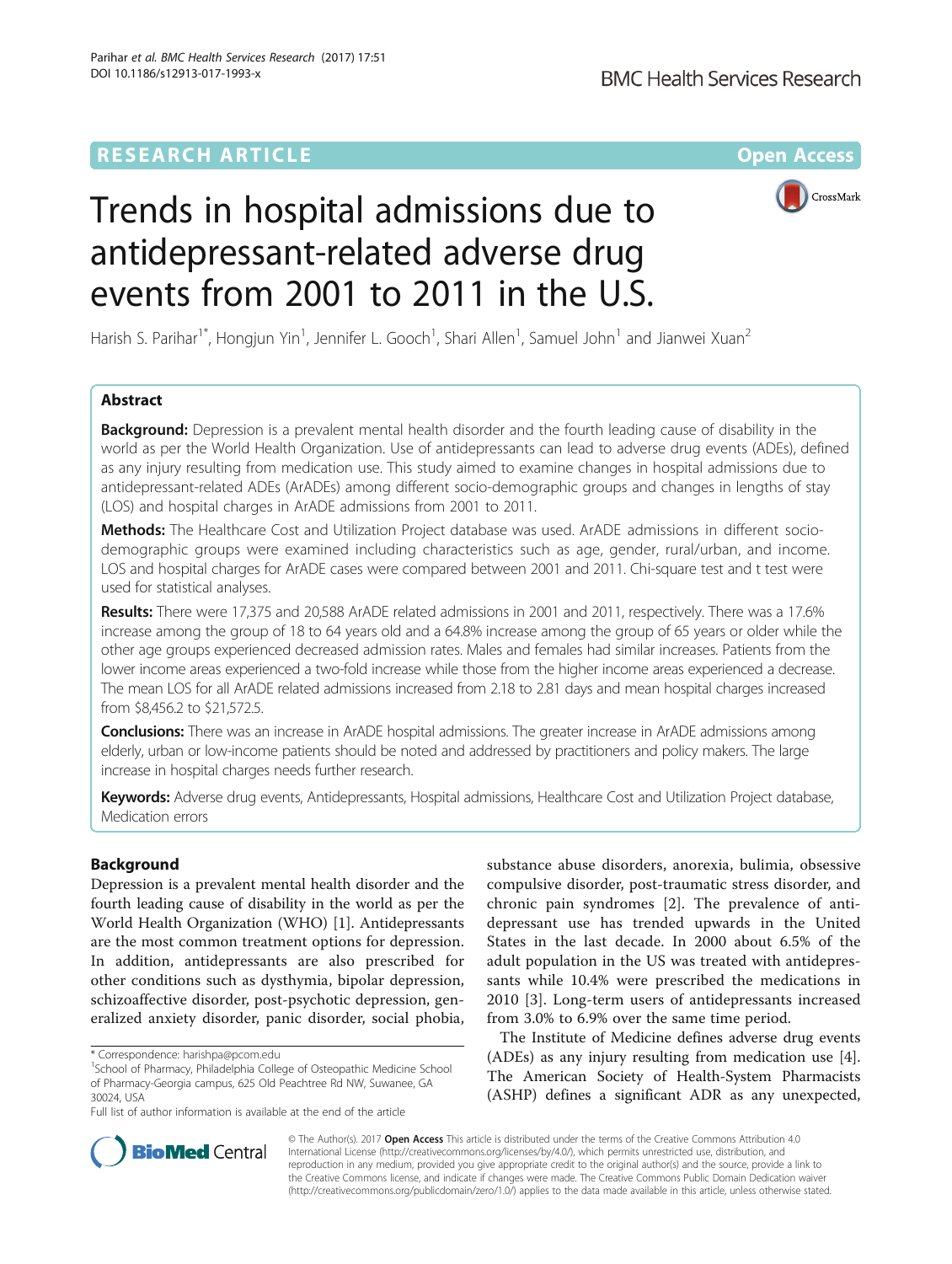unintended, undesired, or excessive response to a drug that requires discontinuation of the drug, changing the drug therapy, modifying the dose, necessitates admission to a hospital; prolongs stay in a health care facility, necessitates supportive treatment, significantly complicates diagnosis, negatively affects prognosis or results in temporary or permanent harm, disability, or death [\[5](#page-8-0)]. Severe adverse drug effects caused by antidepressants may lead to mortality, including self-inflicted injuries, myocardial infarction, stroke/transient ischemic attack, falls, fractures, upper gastrointestinal bleeding, epilepsy/ seizures, and others [[6\]](#page-8-0). In 2011, 89,000 emergency room visits in the U.S were due to adverse drug events (ADEs) related to psychiatric medications including antidepressants [[7\]](#page-8-0). Although, not all ADEs are preventable, there is data to support that approximately one-quarter of all harmful ADEs are preventable [[8\]](#page-8-0). Bates and colleagues found that antidepressants are one of three classes of medications that are significantly associated with preventable ADEs among hospitalized patients [[9\]](#page-8-0).

The prevalence and incidence of ADEs may be related to socio-demographic factors. Previous studies showed that among the causes of emergency department visits or hospitalizations, patients aged 65 years or older were associated with higher rate of ADEs than younger patients [\[10](#page-8-0)]. A review by Tache et al on prevalence of ADEs among ambulatory care patients showed that elderly patients had higher prevalence rate than younger adult patients, who had higher prevalence rate than pediatrics patients [[11\]](#page-8-0). Studies on the relationship between other socio-demographic factors and ADEs are scarce in the literature. This study aimed to examine changes in incidence of hospital admissions due to antidepressant-related ADEs (ArADEs) from 2001 to 2011 in the U.S., whether the changes are similar across different age groups, if other socio-demographic factors (sex, income, and urban/rural setting) influence any of the observed changes in different age groups; and to examine changes in lengths of stay (LOS) and hospital charges in ArADE hospitalizations from 2001 to 2011.

#### Methods

A retrospective secondary data analysis was conducted using Healthcare Cost and Utilization Project (HCUP) National Inpatient Sample (NIS) database. This study was approved by The Institutional Review Board of the Philadelphia College of Osteopathic Medicine.

The HCUP is a family of databases sponsored by the Agency for Health Research and Quality and covers community hospitals from more than 40 states [\[12](#page-8-0)]. HCUP databases are derived from hospital administrative data, which include diagnoses and procedures, discharge status, patient demographics, and charges as well as characteristics of the hospitals such as teaching status, urban or rural location and size. We used the National Inpatient Sample (NIS) data from the HCUP database. The NIS data included inpatient care from all-payer hospitals. After applying weights, the NIS data estimate about 36 million hospitalizations nationally [[13\]](#page-8-0).

In the HCUP data, age was recorded in years and race was categorized into six groups: white, black, Hispanic, Asian and Pacific Islander, Native American, and other. Location of a hospital was recorded as either rural or urban. Median income of zip code of patient's residence was categorized into four quartiles.

#### Identification of ArADE admissions

ADEs are defined as any injury resulting from medication use. For this study, Illicit drug use and cases of intentional harm or self-inflicted injury were excluded (ICD codes E950.0-E950.9, Suicide and self-inflicted poisoning; E962.0-E962.9, Assault by poisoning; E980.0- E980.9 Poisoning undetermined whether accidentally or purposely inflicted). The HCUP database recorded up to 15 diagnoses in 2001 and up to 25 diagnoses in 2011 for general ADE-associated diagnosis of each inpatient stay record. The diagnoses were recorded in International Statistical Classification of Diseases and Related Health Problems, 9th revision (ICD-9) codes. The ICD-9 codes used to identify ArADEs were retrieved from a report by Lucado et al. [\[14](#page-8-0)]. Primary diagnoses of ArADE were considered as an indicator of ArADE admissions.

#### Statistical analysis

Weights of individual inpatient stays provided in the database were used to estimate the national total. ArADEs in different socio-demographic groups were examined including age, race, gender, rural/urban, and median income in a patient's residential area. Age was categorized into 0 to 6, 7 to 17, 18 to 64, and 65 years or older. LOS and hospital charges for ArADE cases were compared between 2001 and 2011. Chi-square test was used to compare changes in ADEs relative to the change in total number of hospital admissions. Student's T-test was used to compare changes in LOS and hospital charges. Given the highly skewed distribution of LOS and hospital charges, the two variables were transformed by taking square root before T-tests were conducted. A p-value of ≤0.01 was considered statistically significant. To more accurately reflect the changes in each subgroup relative to the change in total ArADE admissions over time, percentage changes in rates (rate was calculated as ArADE admission in a subgroup divided by total ArADE admissions in the corresponding year) for each subgroup were also calculated (Table [1\)](#page-4-0). To simplify the presentation for changes by age and income, patients from areas with income in the lower two quartiles were lumped together ("bottom-half") and patients from areas with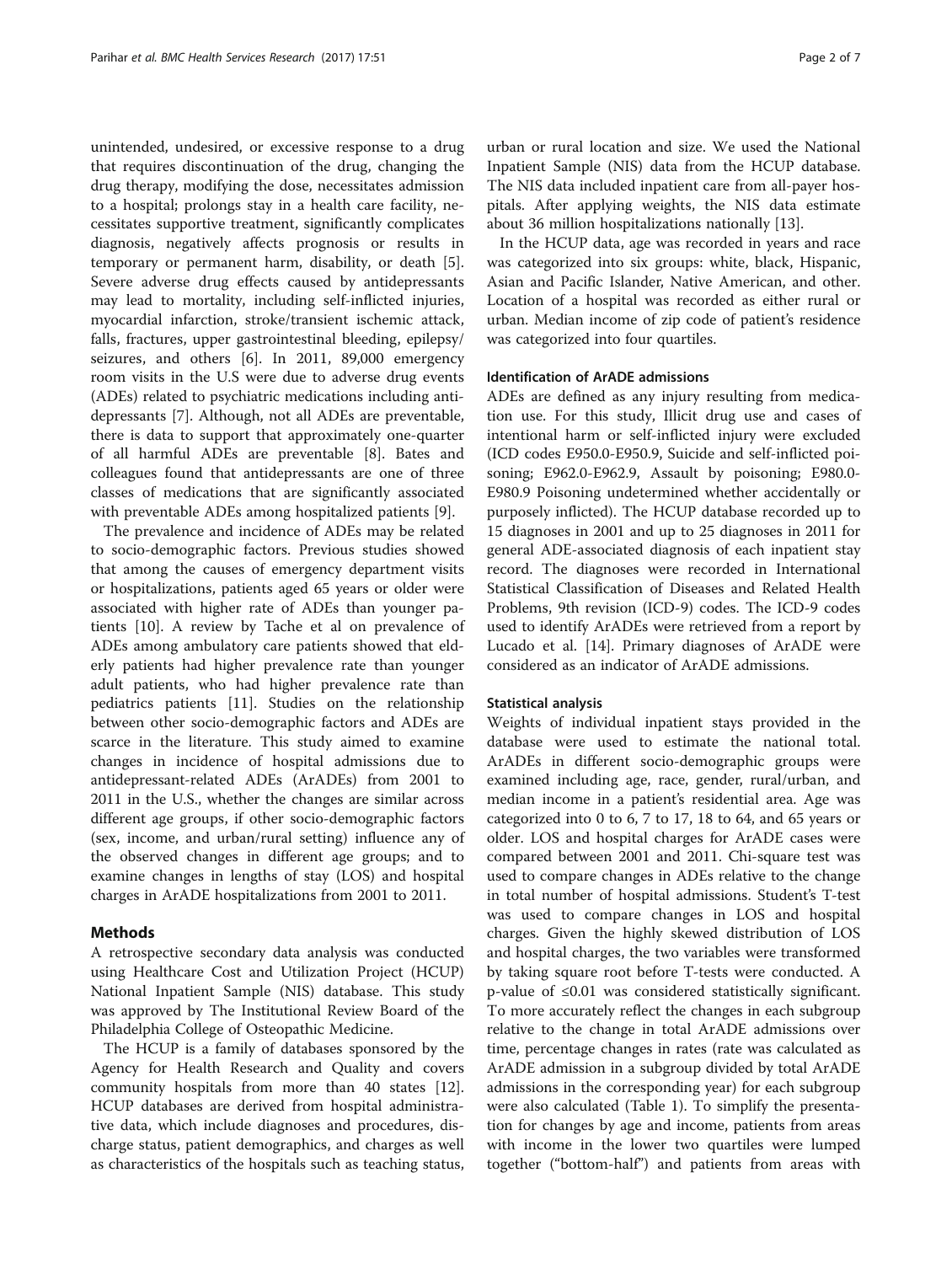<span id="page-4-0"></span>Table 1 Changes in ArADE admissions by age

|                    | 2001       | 2011       | Percentage Change<br>in admissions rate <sup>a</sup> |
|--------------------|------------|------------|------------------------------------------------------|
| N (all admissions) | 37,185,482 | 38,560,751 | 37 <sup>b</sup>                                      |
| ArADE admissions*  | 17,375     | 20,588     | 15.32                                                |
| Age $(years)^{+}$  |            |            |                                                      |
| $\leq 6$           | 272        | 233        | $-25.72$                                             |
| $7 - 17$           | 1,863.4    | 1,586      | $-26.20$                                             |
| $18 - 64$          | 14,280     | 16,787     | 1.94                                                 |
| $\geq 65$          | 656.37     | 1,082      | 42.94                                                |

<sup>a</sup>Percentage changes in rate. Rate was calculated by dividing ArADE admissions or admissions in each age group by total number of all admissions of the respective year. Percentage change was calculated using 2001 rate as the base

b<br>Rate change in number of admissions from 2001 to 2011 using 2001 as the base  $p \leq 0.01$ , which indicates there is significant difference between the change in ArADE admissions and the change in overall hospital admissions in the U.S  $\phi^{\dagger}$   $p$   $\leq$  0.01, which indicates changes between different age groups are significantly different

Note: The numbers by age groups were counted after excluding records with missing data. Hence the sum of different age groups is less than the total number ArADE admissions

income in the upper two quartiles were lumped together ("top-half") (Table [3\)](#page-5-0).

#### Results

Changes in number of ArADE admissions from 2001 to 2011 between different demographic groups are presented in Tables 1, 2, [3](#page-5-0) and [4](#page-5-0). Due to a large number of records in 2001 that were missing race data, results on changes of ArADE admissions by race are not presented. There were 17,375 and 20,588 ArADE admissions in 2001 and 2011 respectively, this increase was statistically significant ( $p < 0.01$ , Table 1). After excluding records with missing data in age, sex, median income in a patient's residential zip code, or hospital setting (urban/rural), the numbers were 17,072 and 19,688 for 2001 and 2011 respectively and the result was still statistically significant. The four age groups experienced different changes in ArADE admissions ( $p < 0.01$ , Table 1). Specifically, ArADE

admissions in ≤6 years and 7–17 years old patients decreased 14.3% and 14.9% respectively. Conversely, the admission in the group of 18 to 64 years and  $\geq 65$  years showed an increase of 17.6% and 64.8% respectively. Rates for ≤6 years and 7–17 years old patients decreased by 25.72% and 26.20% respectively. Conversely, rates for the groups of 18–64 years and ≥65 years showed an increase of 1.94% and 42.94% respectively.

There was no significant difference between males and females in terms of change over time in overall ArADE admissions ( $p > 0.01$ , Table 2). When specific age groups were examined, there was a significantly larger increase in rate of ArADE admissions among males than their female counterparts for the group of 18 to 64 years old  $(p < 0.01)$ . Specifically, ArADE admissions in female and male patients increased by 14.8% and 22.9% respectively. Changes in rates in female and male patients were 1.3% and 3.1% respectively. There was no significant difference found between males and females for the other three groups ( $\leq 6$ , 7–17, and  $\geq 65$  years old) in terms of change ( $p > 0.01$ ).

As shown in Table [3,](#page-5-0) there was a significant larger increase in ArADE admissions among patients from areas of bottom-half income than their top-half counterparts  $(p < 0.01)$ . Specifically, ArADE admissions in bottom-half areas increased by 113.7% while ArADE admissions in top-half areas decreased by 25.2% respectively. Changes over time were significantly different between the bottom-half areas and top-half areas for the groups of 7 to 17 years old, 18 to 64 years old and ≥65 years old  $(p < 0.01)$ . For the group of 7 to 17 years old, ArADE admissions changed by 61.6% and -43.4% in the areas of bottom-half income and areas of top-half income respectively. For the group of 18 to 64 years old, ArADE admissions changed by 122.5% and -25.5% in the areas of bottom-half income and areas of top-half income respectively. For the group of ≥65 years old, ArADE admissions changed by 122.5% and 38.9% in the areas of bottom-half income and areas of top-half

|                               | 2001    |       | 2011    |       | Percentage change in admissions rate <sup>a</sup> |                   |
|-------------------------------|---------|-------|---------|-------|---------------------------------------------------|-------------------|
|                               | Females | Males | Females | Males | Females                                           | Males             |
| ArADE admissions              | 11,342  | 5,730 | 12,854  | 6,834 | $13.3^{b}$                                        | 19.3 <sup>b</sup> |
| ArADE admissions by age group |         |       |         |       |                                                   |                   |
| $\leq 6$                      | 150     | 122   | 130     | 103   | $-23.5$                                           | $-29.2$           |
| $7 - 17$                      | 1.325   | 538   | 1,155   | 430   | $-23.1$                                           | $-33.0$           |
| $18 - 64*$                    | 9.410   | 4,871 | 10,800  | 5,988 | 1.3                                               | 3.1               |
| $\geq 65$                     | 457     | 199   | 769     | 313   | 48.5                                              | 31.9              |

Table 2 Changes in ArADE Admissions from 2001 to 2011 by age and sex

<sup>a</sup>Percentage changes in rate. Rate was calculated by dividing ArADE admissions in the corresponding subgroup by the corresponding column total of ArADE admissions of the respective year. Percentage change was calculated using 2001 rate as the base

<sup>b</sup>Rate change in number of ArADE admissions from 2001 to 2011 using 2001 as the base

\*p ≤ 0.01, which indicates change in rates over time were significantly different between males and females in the specific age group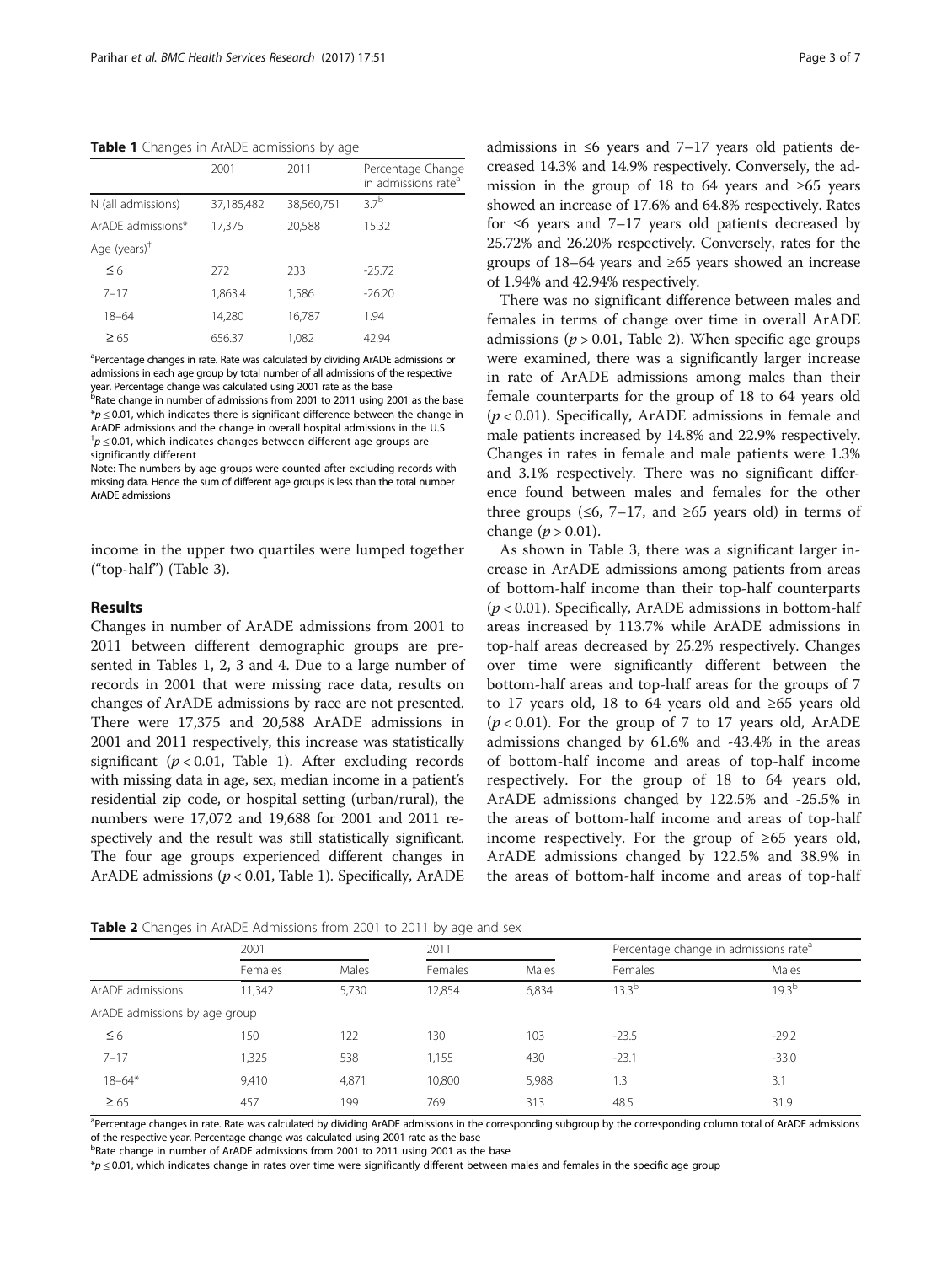|                               | 2001 (income) |         | 2011 (income) |         | Percentage change in admissions rate <sup>a</sup> |             |
|-------------------------------|---------------|---------|---------------|---------|---------------------------------------------------|-------------|
|                               | Bottom 50%    | Top 50% | Bottom 50%    | Top 50% | Bottom 50%                                        | Top 50%     |
| ArADE admissions*             | 4,972         | 12,100  | 10,624        | 9,054   | $113.7^{b}$                                       | $-25.2^{b}$ |
| ArADE admissions by age group |               |         |               |         |                                                   |             |
| $\leq 6$                      | 109           | 163     | 117           | 115     | $-49.8$                                           | $-5.7$      |
| $7 - 17$ <sup>+</sup>         | 509           | .354    | 820           | 766     | $-24.6$                                           | $-24.4$     |
| $18 - 64$ <sup>+</sup>        | 4,150         | 10,131  | 9,233         | 7,545   | 4.1                                               | $-0.5$      |
| $\geq 65^{+}$                 | 204           | 452     | 454           | 628     | 4.2                                               | 85.7        |

<span id="page-5-0"></span>**Table 3** Changes in ArADE Admissions from 2001 to 2011 by age and neighborhood income

<sup>a</sup>Percentage changes in rate. Rate was calculated by dividing ArADE admissions in the corresponding subgroup by the corresponding column total of ArADE admissions of the respective year. Percentage change was calculated using 2001 rate as the base

<sup>b</sup>Rate change in number of ArADE admissions from 2001 to 2011 using 2001 as the base

\*<sup>p</sup> <sup>≤</sup> 0.01, which indicates there is a significant difference between areas of bottom-half income and top-half income with regard to change in ArADE admissions †  $^{\dagger}p$   $\leq$  0.01, which indicates change in rates over time were significantly different between areas of bottom-half income and top-half income in the specific age group

income respectively. However, the changes in rates in the corresponding income groups were much greater for the  $\leq 6$  and  $\geq 65$  years old groups than the 7 to 17 and 18 to 64 years old groups. Specifically, for the ≤6 years old group, changes in rates in bottom-half and top-half areas were -49.8% and -5.7% respectively. For the ≥65 years old group, changes in rates in the bottom-half and top-half areas were 4.2% and 85.7% respectively.

The changes in ArADE admissions from 2001 to 2011 by age and urban/rural setting of a hospital are presented in Table 4. There was a 22.8% increase in ArADE admissions among urban hospitals and a 14.6% decrease among rural hospitals. This change was statistically significant  $(p < 0.01)$ . Changes over time were significantly different between the urban and rural hospitals for all age groups as presented in Table 4 ( $p < 0.01$ ). The changes in rates among urban and rural hospitals showed similar direction (increase or decrease) for each age group.

As shown in Table [5,](#page-6-0) the mean LOS of ArADE admissions were 2.18 days in 2001. Change in mean LOS of ArADE admissions from 2001 to 2011 was 0.63 days, which was statistically significant ( $p < 0.01$ ). Changes in

mean LOS of ArADE admissions for the 7–17 years old and 18–64 years old groups were statistically significant, which was 0.42 and 0.64 days respectively.

Mean hospital charges more than doubled from \$8,456.2 to \$21,572.5  $(p < 0.01$ , Table [6\)](#page-6-0) for ArADE admissions when all age groups were considered. When the different age groups were analyzed separately, changes in mean hospital charges were statistically significant for all four age groups ( $p < 0.01$ ).

#### **Discussion**

The present study was the first to examine the change in ArADE hospital admissions over time (between 2001 and 2011) in the U.S. First, there was a significantly higher increase in ArADE admissions as compared to all-cause admissions. According to data published by Agency for Healthcare Research and Quality and IMS Health, the number of prescriptions for antidepressants increased by approximately 98% from 2001 to 2011 [[15](#page-8-0), [16](#page-8-0)]. Thus, the percentage increase in ArADE admissions is less than the percentage increase in

| <b>Table 4</b> Changes in ArADE Admissions from 2001 to 2011 by age and urban/rural setting of a hospital |  |
|-----------------------------------------------------------------------------------------------------------|--|
|                                                                                                           |  |

|                               | 2001   |       | 2011   |       |            | Percentage change in admissions rate <sup>a</sup> |  |
|-------------------------------|--------|-------|--------|-------|------------|---------------------------------------------------|--|
|                               | Urban  | Rural | Urban  | Rural | Urban      | Rural                                             |  |
| ArADE admissions*             | 13,677 | 3,395 | 16,789 | 2,899 | $22.8^{b}$ | $-14.6^{b}$                                       |  |
| ArADE admissions by age group |        |       |        |       |            |                                                   |  |
| $\leq 6^+$                    | 190    | 82    | 223    | 10    | $-4.4$     | $-85.8$                                           |  |
| $7 - 17$ <sup>+</sup>         | 499,   | 364   | 1,378  | 208   | $-25.1$    | $-33.1$                                           |  |
| $18 - 64$ <sup>+</sup>        | 11.443 | 2,838 | 14.214 | 2,573 | 1.2        | 6.2                                               |  |
| $\geq 65^{+}$                 | 545    | 111   | 974    | 108   | 45.6       | 13.9                                              |  |

<sup>a</sup>Percentage changes in rate. Rate was calculated by dividing ArADE admissions in the corresponding subgroup by the corresponding column total of ArADE admissions of the respective year. Percentage change was calculated using 2001 rate as the base

<sup>b</sup>Rate change in number of ArADE admissions from 2001 to 2011 using 2001 as the base

 $*_p \le 0.01$ , which indicates there is a significant difference between urban and rural areas with regard to change in ArADE admissions

 $\hbar \geq 0.01$ , which indicates change in rates over time were significantly different between areas of bottom-half income and top-half income in the specific age group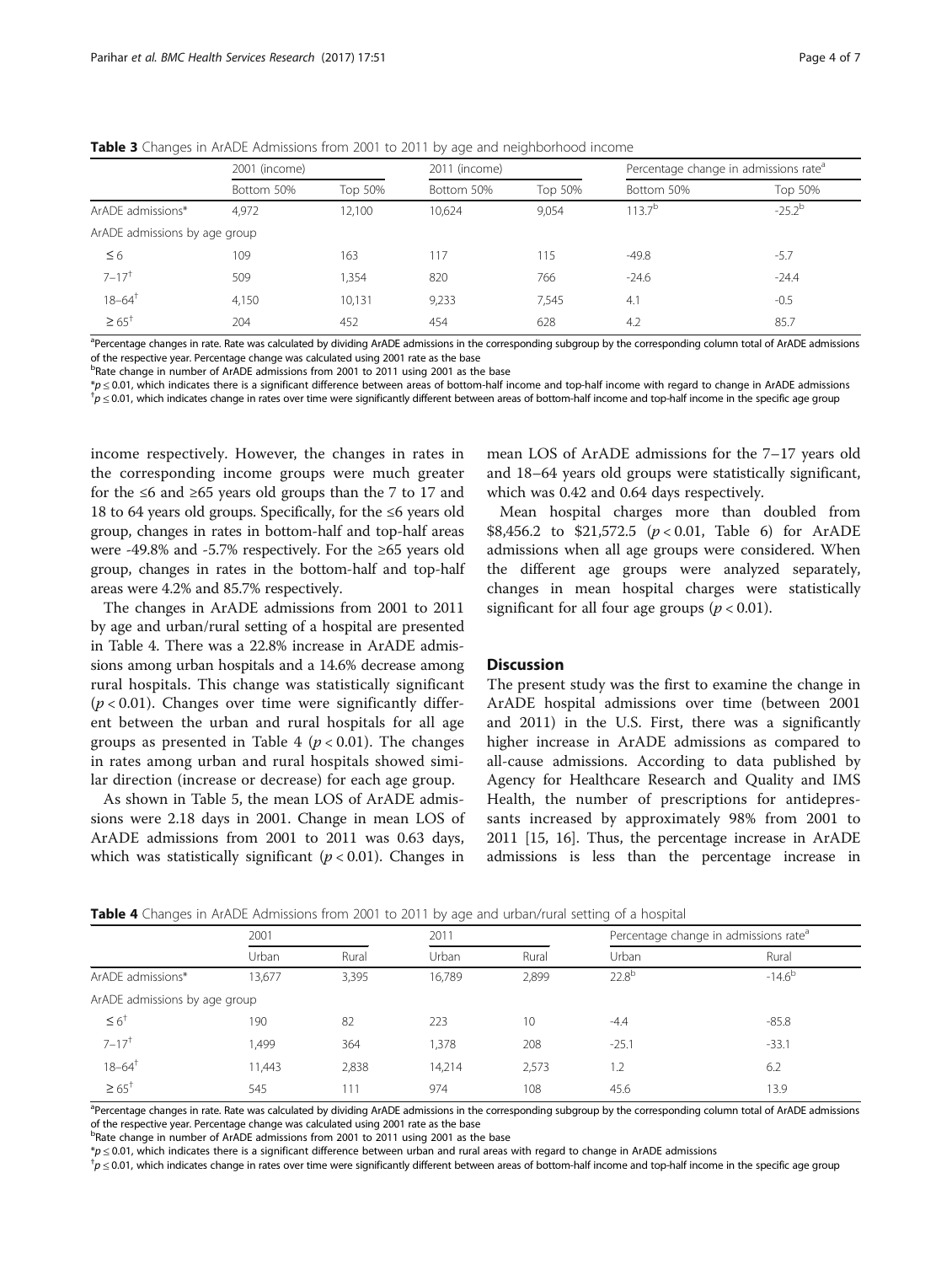<span id="page-6-0"></span>Table 5 Length of stay (LOS) of ArADE admissions in 2001 and 2011

|                             | Mean (SD, Median) | Change in                       |          |  |
|-----------------------------|-------------------|---------------------------------|----------|--|
|                             | 2001              | 2011                            | mean LOS |  |
| LOS of all ArADE admissions |                   | $2.18(6.31, 1)$ $2.81(7.74, 2)$ | $0.63*$  |  |
| LOS by age group            |                   |                                 |          |  |
| $\leq 6$                    | 0.89(1.30, 1)     | 1.12(1.78, 1)                   | 0.23     |  |
| $7 - 17$                    | 1.46(2.71, 1)     | 1.88(5.38, 1)                   | $0.42*$  |  |
| $18 - 64$                   | 2.20(6.40, 1)     | 2.84(7.74, 2)                   | $0.64*$  |  |
| $\geq 65$                   |                   | 4.17 (9.59, 2) 3.97 (10.16, 2)  | $-0.20$  |  |
| $*_{D}$ < 0.01              |                   |                                 |          |  |

prescriptions. However, the greater increase in ArADE admissions than all-cause admissions suggests that ArADE has become a bigger social and economic burden in the U.S. Other factors that may explain the overall increase in ArADE admissions include change in antidepressants most widely prescribed and the introduction of new antidepressants onto the market [\[17](#page-8-0)–[19](#page-8-0)].

This study found that the overall increase in ArADE admissions is mainly attributed to increases among adult patients, since patients 17 or younger exhibited decrease in ArADE admissions. The group of 65 or older experienced the greatest increase in both absolute numbers and relative proportions to the total ArADE admissions (rates). According to a study by Olfson and Marcus [[18\]](#page-8-0), the rate of antidepressant use over time has had similar increase across all age groups. Increase in the U.S. population from 2000 to 2010 has been 2.6%, 11.6% and 15.1% for  $\lt$  =17, 18 to 64, and  $>$  =65 age groups respectively [[20\]](#page-8-0). Thus, the change in size of population alone cannot explain the different trends in ArADE admissions. The greatest increase in ArADE admissions among patients 65 or older may be due to increased number of prescriptions, drug-drug interactions because of polypharmacy, weaker physical condition than younger patients, and comorbidities. More investigation on the potential causes of these different trends is needed.

In addition to unequal changes between age groups, the change in ArADE admissions from 2001 to 2011 was also unequal between sexes, areas of different income levels and urban-rural settings. Olfson and Marcus found that male patients diagnosed with depression had a greater increase in prescriptions per person [\[20\]](#page-8-0), which may partially explain our finding that male patients had a higher increase in ArADE admissions within the 10 years time period. A closer look at the data showed that the higher increase among males than females occurred in patients 18–64 years old.

When all age groups were considered, areas of the highest income quartile experienced a decrease in ArADE admissions while areas of the lowest income quartile experienced almost a five-fold increase (quartile results were not presented in the tables for simplification purpose). Among patients 65 years or older, areas of the highest income quartile experienced the least increase while the lowest income quartile experienced almost a six-fold increase. This is contrary to the findings by Zhang and colleagues [\[21](#page-8-0)] who found that socioeconomic disadvantage is not associated with a higher risk of adverse drug reactions. The different trends in areas with different income levels observed in the present study may be partially explained by what was found by Lorant and colleagues [[22](#page-8-0)]. In a meta-analysis, Lorant and colleagues reported that individuals with lower socio-economic status (SES) had higher risk of new depression episodes than those with higher SES and the difference in risk of persisting depression between low and high SES individuals was even greater. However, such difference in risk of depression cannot completely explain the different trends over time found in the present study. Other potential factors may include poor quality of care to patients with depression and less access to timely care in lower-income patients, which could lead to greater increase in ArADE admissions.

The greater increase in ArADE admissions among urban patients in comparison to rural patients can be partially explained by the greater increase in urban population. According to the U.S. census bureau [\[23](#page-8-0)],

|                                                      | Mean (SD, median)            | Change in mean                 |                 |  |
|------------------------------------------------------|------------------------------|--------------------------------|-----------------|--|
|                                                      | 2001(5)                      | 2011(5)                        | hospital charge |  |
| Hospital charge of all ArADE admissions (SD, median) | 8,456.2 (34,996.2, 5,022.0)  | 21,572.5 (94,128.3, 11,899.0)  | $13,116.3*$     |  |
| Hospital charge by age group (SD, median)            |                              |                                |                 |  |
| $\leq 6$                                             | 2,535.0 (3,116.3, 1,354.4)   | 6509.8 (11,256.9, 3,594.8)     | 3,974.8*        |  |
| $7 - 17$                                             | 4,931.8 (11,650.1, 2,666.0)  | 11,975.7 (43,338.3, 6,656.6)   | 7,043.9*        |  |
| $18 - 64$                                            | 8,681.3 (35,751.9, 5,111.5)  | 22,151.5 (96,347.3, 11,909.1)  | 13,470.2*       |  |
| $\geq 65$                                            | 16,038.4 (55,787.2, 9,078.9) | 29,990.7 (115,441.0, 14,979.1) | 13,952.3*       |  |

 $*$ *p* < 0.01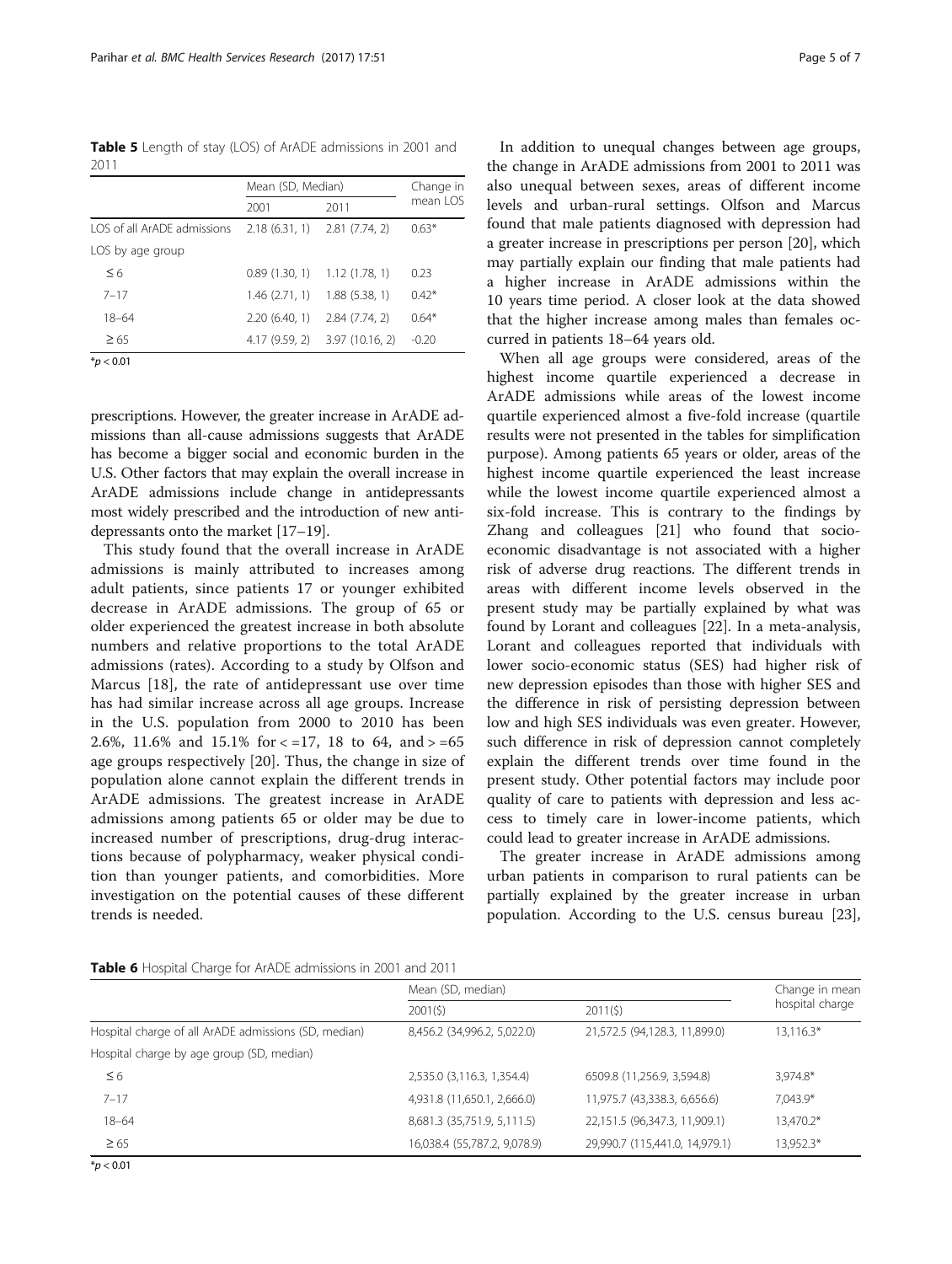urban population grew by 12.1% while rural population grew only 0.3% from 2000 to 2010. However, the magnitude of increase in ArADE admissions among urban patients is much greater than the population growth.

Overall, both mean LOS and mean hospital charge for ArADE admissions from 2001 to 2011 showed an increase from 2001 to 2011. Combining with the increased number of ArADE admissions, this suggests that ArADE incurred an increased burden to the society. This study also showed that different age groups experienced different magnitudes of increase in LOS and hospital charges over the time period. While LOS of ArADE admissions increased only slightly when all age groups were considered together, the average and median hospital charges more than doubled. This can partially be attributed to medical cost inflation, which rose by 47.1% in the same time period [\[24\]](#page-8-0). The additional increase in hospital charges may be due to the change in case mix associated with greater share of elderly patients and patients who did not receive timely care among other factors. As shown in the results, mean LOS for patients 65 or older actually decreased (although insignificant) while mean hospital charge for that group increased significantly.

The present study has several limitations. In this study, it was assumed that diagnosis recorded in the first ICD-9 code of a hospital admission is the primary diagnosis that caused the admission. Instances of illicit drug use and cases of intentional harm or self-inflicted injury were identified based on ICD code and excluded from the study.. However, we acknowledge that ICD codes are optional for billing purposes and notoriously nonsensitive when used for ADE outcomes of interest. Especially in the case of self-assault or attempted suicide, clinicians may be wary to document such information due to legal and social implications or simply due to lack of background information on the patients. Thus, although some cases of intentional self-harm were excluded from the analyses; however there is a possibility of misclassification bias. We were also limited by the information available in the HCUP databases. Several states do not report the race variable. Hence the incidence of ArADE admissions and differences between different racial groups couldn't be compared. Additionally, individual patients cannot be followed on different admissions to a hospital due to the lack of a common ID for the same patient. As a result, a patients with multiple ArADE admissions to the included hospitals was counted as multiple patients. Also, it would be noteworthy to mention that there has been a great deal of awareness and research regarding ADEs in general since early 2000. Provider awareness to more appropriately diagnose and code these related conditions (for treatment and billing purposes) could therefore account for the perceived 'higher' incidence in 2011.

#### Conclusion

ArADE hospital admissions had significant increase from 2001 to 2011 in the United States especially in the elderly, areas of lower-income and urban patients. The increases have incurred a greater economic burden to the society. Further research is needed to investigate the root causes of these increases and the large increase in hospital charges. It would also be beneficial to examine whether similar trends among the different socio-demographic groups exists for hospital admissions related to ADEs of other drug classes. Currently, various CDC and FDA led programs are being executed with the goal of increasing awareness to medication safety and reducing ADEs. Probably, actions to bolster these initiatives and implementation of novel public health actions are needed to address the increase in ArADE admissions.

#### Abbreviations

ADEs: Adverse drug events; ArADEs: Antidepressant-related ADEs; LOS: Lengths of stay; WHO: World Health Organization; ASHP: The American Society of Health-System Pharmacists; HCUP: Healthcare Cost and Utilization Project; NIS: National Inpatient Sample; ICD-9: International Statistical Classification of Diseases, 9th revision

#### Acknowledgements

The authors would like to thank Philadelphia College of Osteopathic Medicine – GA campus School of Pharmacy for providing resources and support.

#### Funding

The project was partially funded by the Division of Research, Philadelphia College of Osteopathic Medicine.

#### Availability of data and materials

The National Inpatient Sample (NIS) data from the Healthcare Cost and Utilization Project (HCUP) database sponsored by the Agency for Health Research and Quality (AHRQ) was utilized for this project. This dataset is available for purchase from AHRQ.

#### Authors' contributions

HP & HY participated in the conception and design of the study, data analysis, and interpretation and drafted the manuscript. JG, SA, SJ and JX participated in data analysis. All authors contributed to interpretation of findings and preparing, reading, revising, and approving the manuscript.

#### Competing interests

The authors declare that they have no competing interests.

#### Consent for publication

Not applicable.

#### Ethics approval and consent to participate

This study was approved by The Institutional Review Board of the Philadelphia College of Osteopathic Medicine.

#### Author details

<sup>1</sup>School of Pharmacy, Philadelphia College of Osteopathic Medicine School of Pharmacy-Georgia campus, 625 Old Peachtree Rd NW, Suwanee, GA 30024, USA. <sup>2</sup> Health Economic Research Institute, Sun Yat-sen University Guangzhou, China.

Received: 22 July 2015 Accepted: 9 January 2017 Published online: 19 January 2017